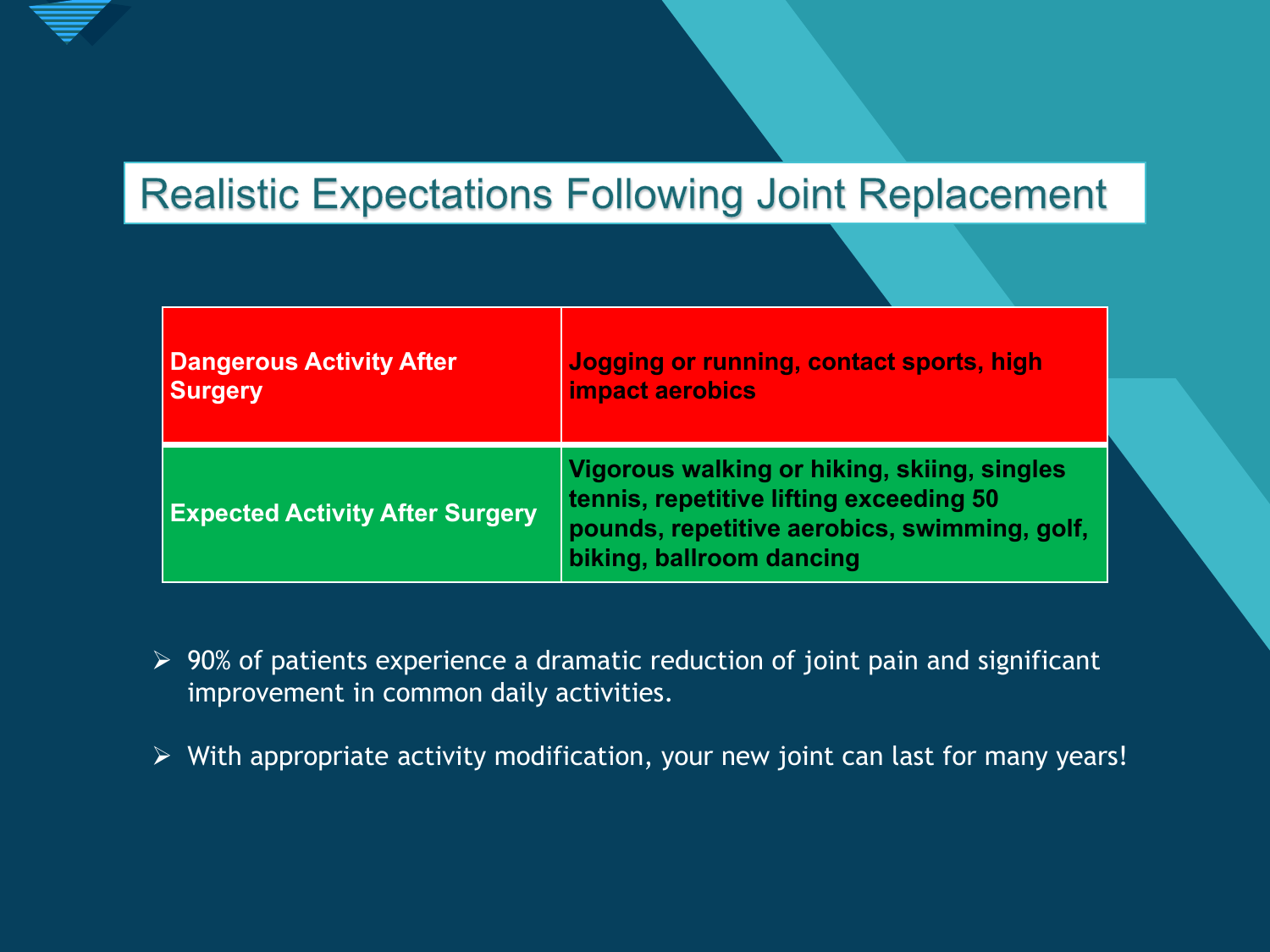## **Preparing for Your Surgery**

**Select a "Recovery Coach"**

**COLLEGE TO EXECUTE** 

- **Complete H&P from primary care provider (21-29 days prior to scheduled surgery)**
- **Plan a visit to any specialist you see for surgical clearance at least 21 days prior to your surgery date (Pulmonologist, Cardiologist, Endocrinologist, etc.)**
- **Refill any of your regular medications**
- **Obtain any medical equipment needed (walker, crutches, ice machine, shower chair, etc.)**
- **Physical therapy screening prior to surgery**
- **Begin Tylenol regimen 3 days prior to surgery as discussed**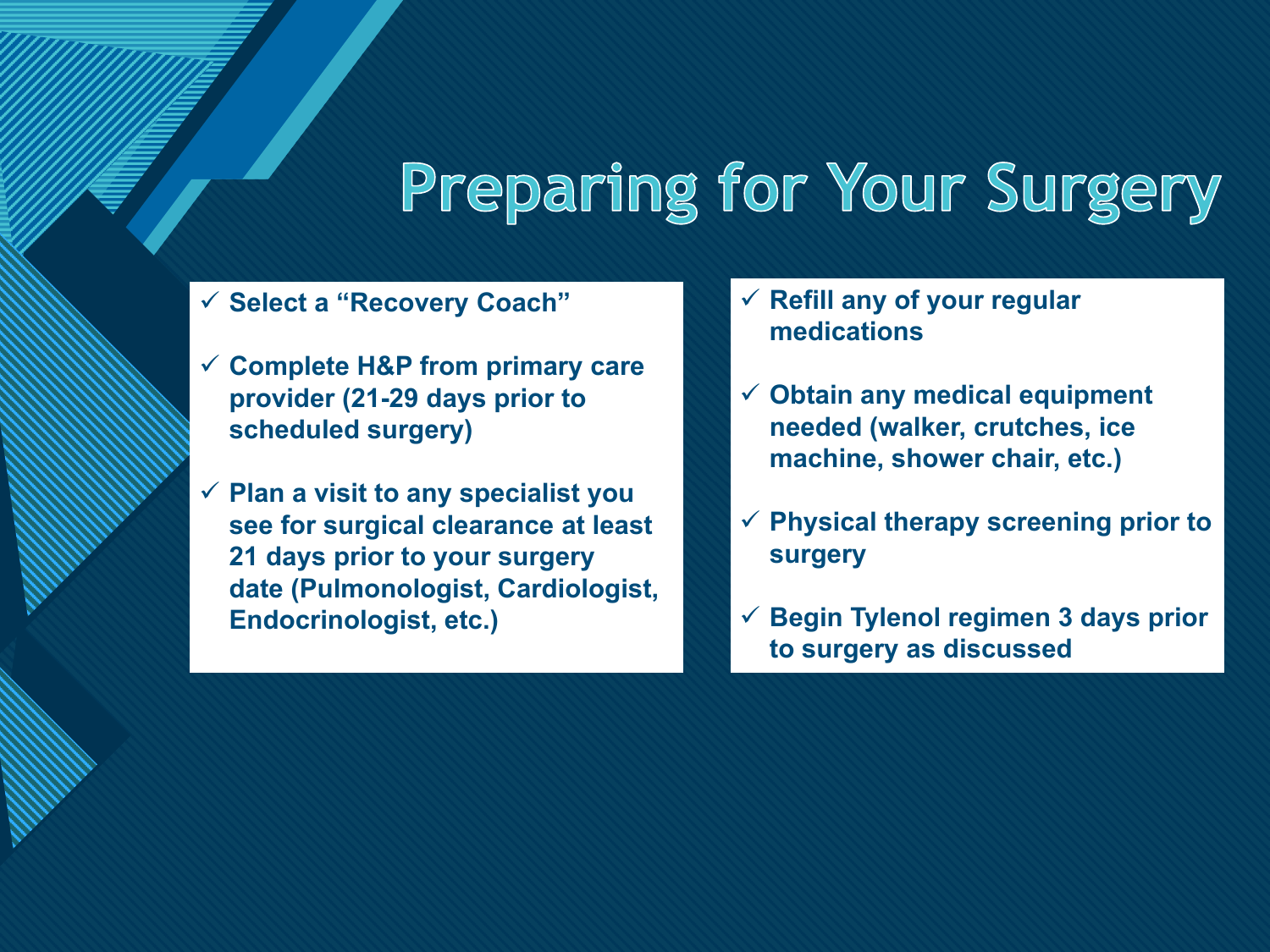# **COVID-19 TEST**

- All patients: You will be tested 2-3 days before your procedure as part of our policy regardless of vaccination status
- Once you are tested for Covid it is **MANDATORY** you self-quarantine until your arrival for surgery
- We will only notify you if your test results are positive and how to reschedule your procedure. Should you receive a positive result and you have not heard from us, please contact us immediately to reschedule your procedure.
- Currently our COVID policy allows for ONE visitor  $\rightarrow$  Masks are required while in the facility.

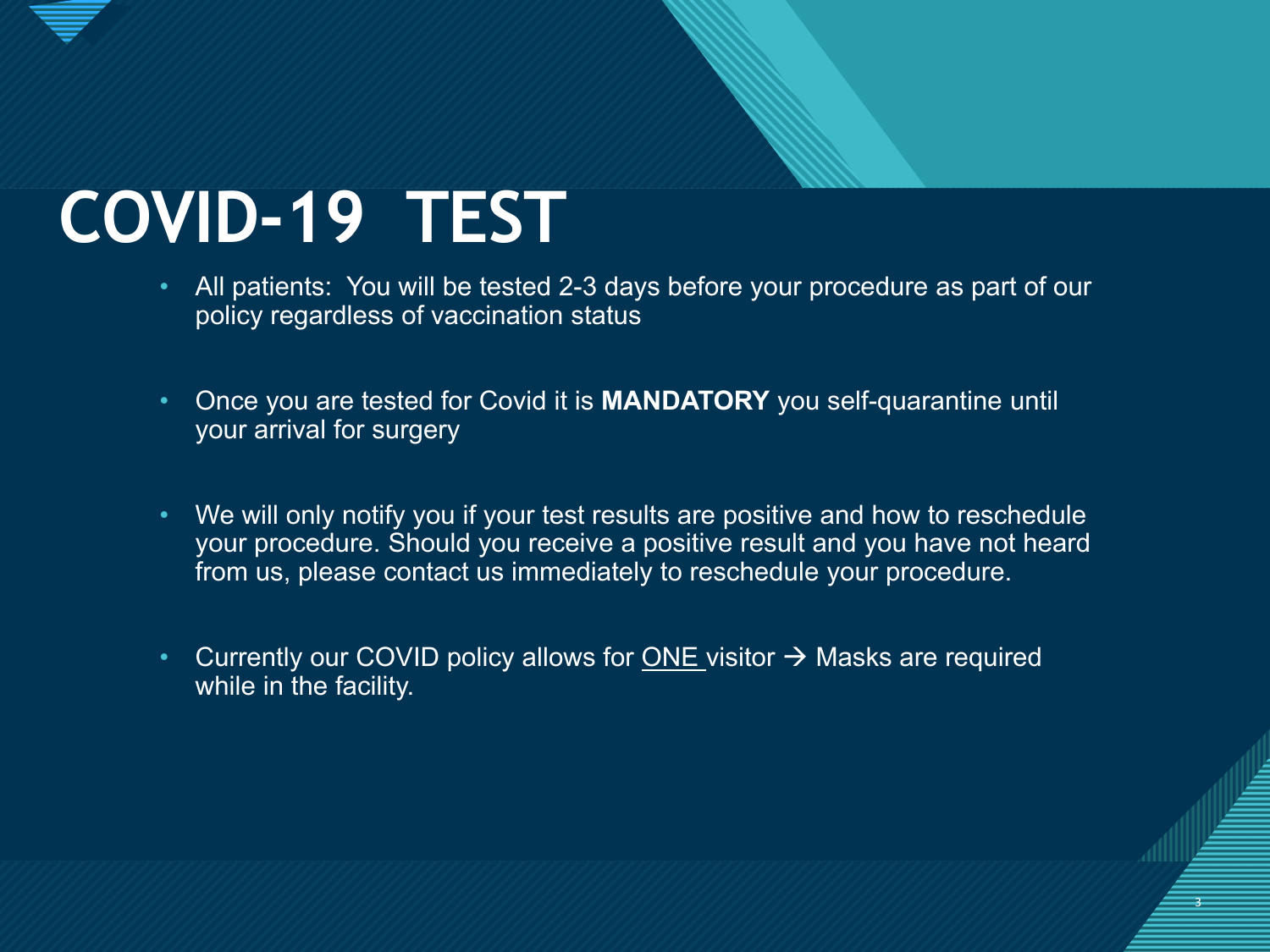### **Preventing Infection BEFORE Surgery**

**Click to edit Master title style**

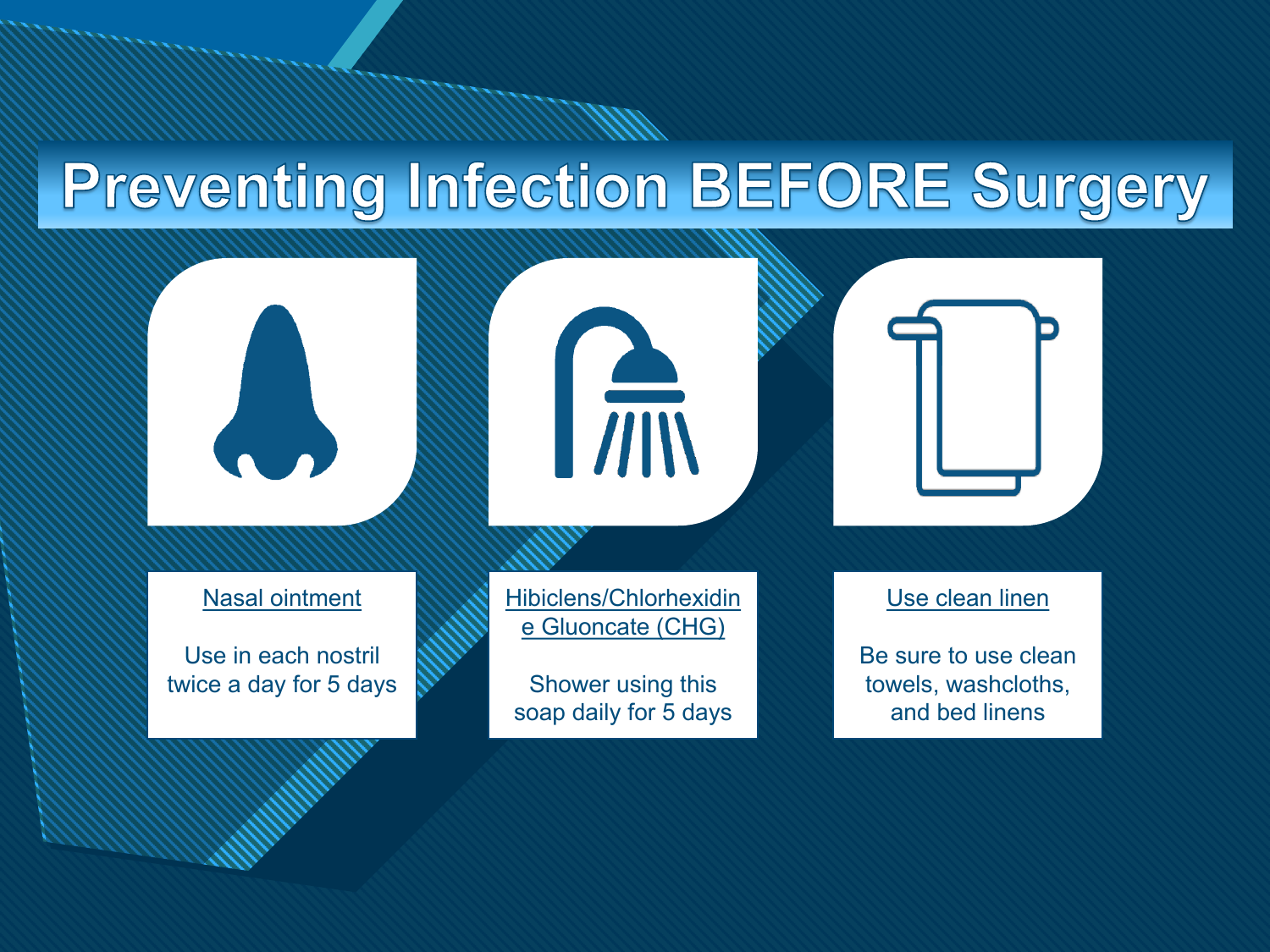### Preventing Infection continued...

**Click to edit Master title style**

Good nutrition promotes healing. Implement a healthy diet 2+ weeks prior to surgery. Remove all nail polish. Do not shave your surgical area starting 7  $\mathbb{R}$  bo not shave y<br>days before surgery. Notify your surgeon if you notice a rash, scales, or any open areas within 7 days before surgery



Stop smoking as soon as possible.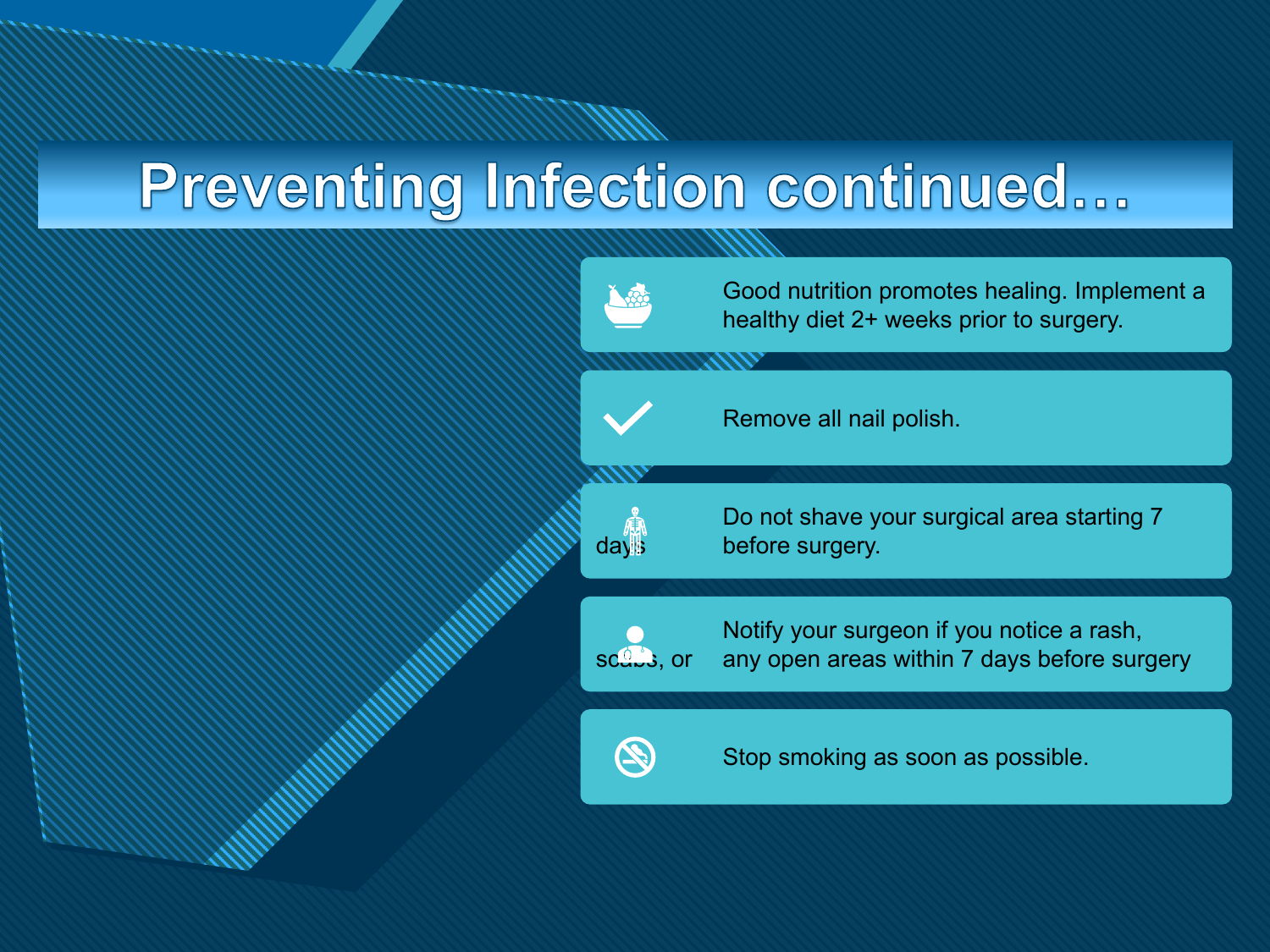

### **Preparing Your Home & Preventing Falls**





- Remove furniture from walkways
- Watch for pets or small children
- Sit on furniture that is easy to get out of (avoid low chairs)



Safety **Avoid Falls** Meal Prep Bathroom Shower

- Use your walker or crutches
- Have someone with you for at least the first 3 days
- Keep areas welllit; use night lights



- Have easy meals ready to go
- Frozen meals are an idea
- Move most-used items to lower shelves that are easy to reach



- Keep bathroom floor dry
- Place handrails where needed; next to toilet or in shower



- Place soap, shampoo, etc. within reach
- Have someone with you first few days
- Add assistive equipment if recommended

6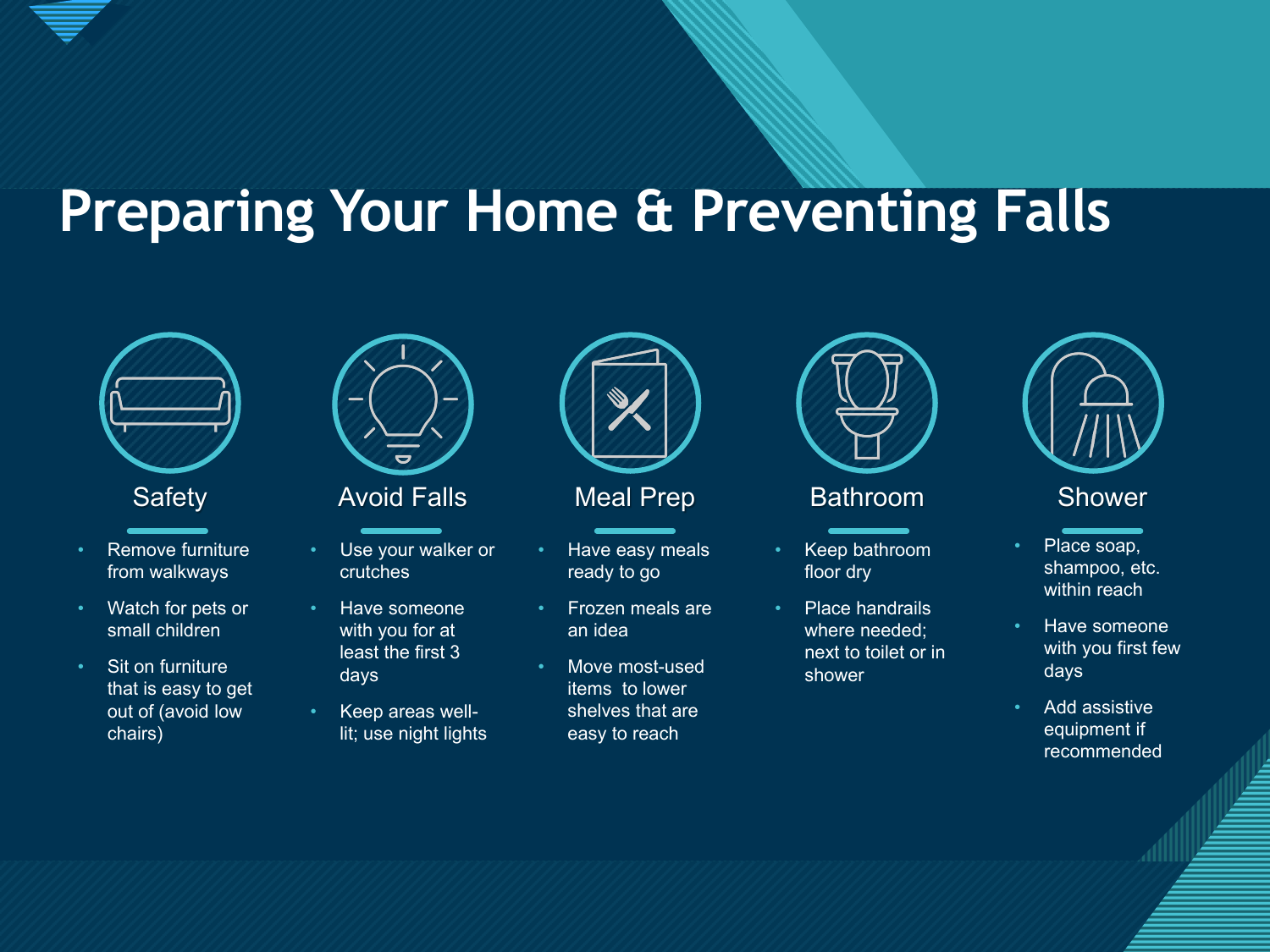### **Medications 7 days Before Surgery**

**STOP**

All blood thinning medications



Anti-inflammatory medications -You may still take Tylenol® (acetaminophen) for pain relief

7

**STOP**

All herbal supplements and vitamins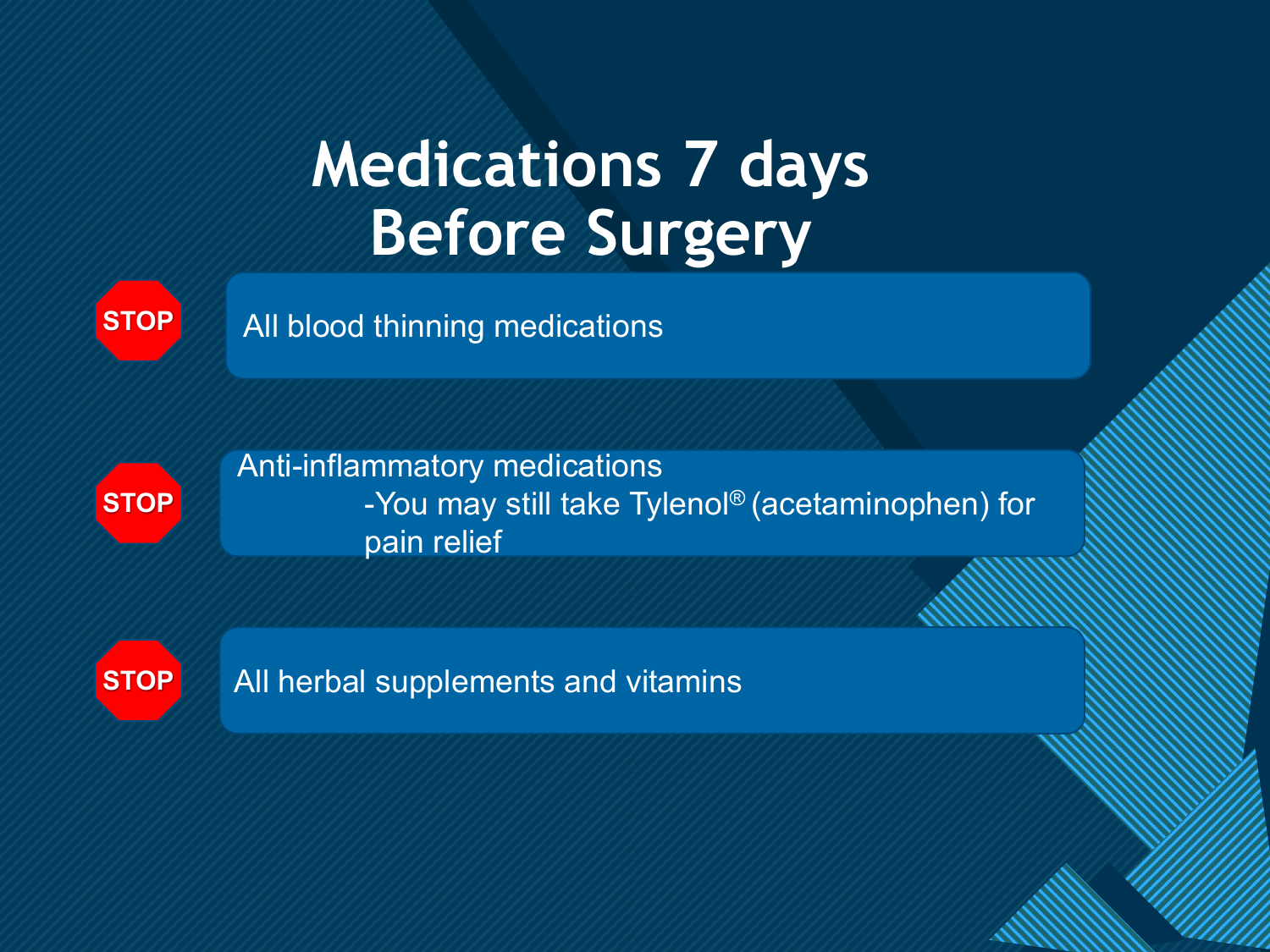### **Tylenol (acetaminophen) Pre-op**

- You may continue to take Tylenol up until the evening of surgery
- We recommend "pre-loading" with Tylenol, starting 3 days before surgery
	- Take 2 Extra Strength Tylenol=1000mg every 6 hours
	- Total Dose should not exceed 4000mg in 24 hours
	- If you have been advised not to take Tylenol products, please let your Coordinator know
	- Last dose of Tylenol must be taken before midnight on the night before surgery